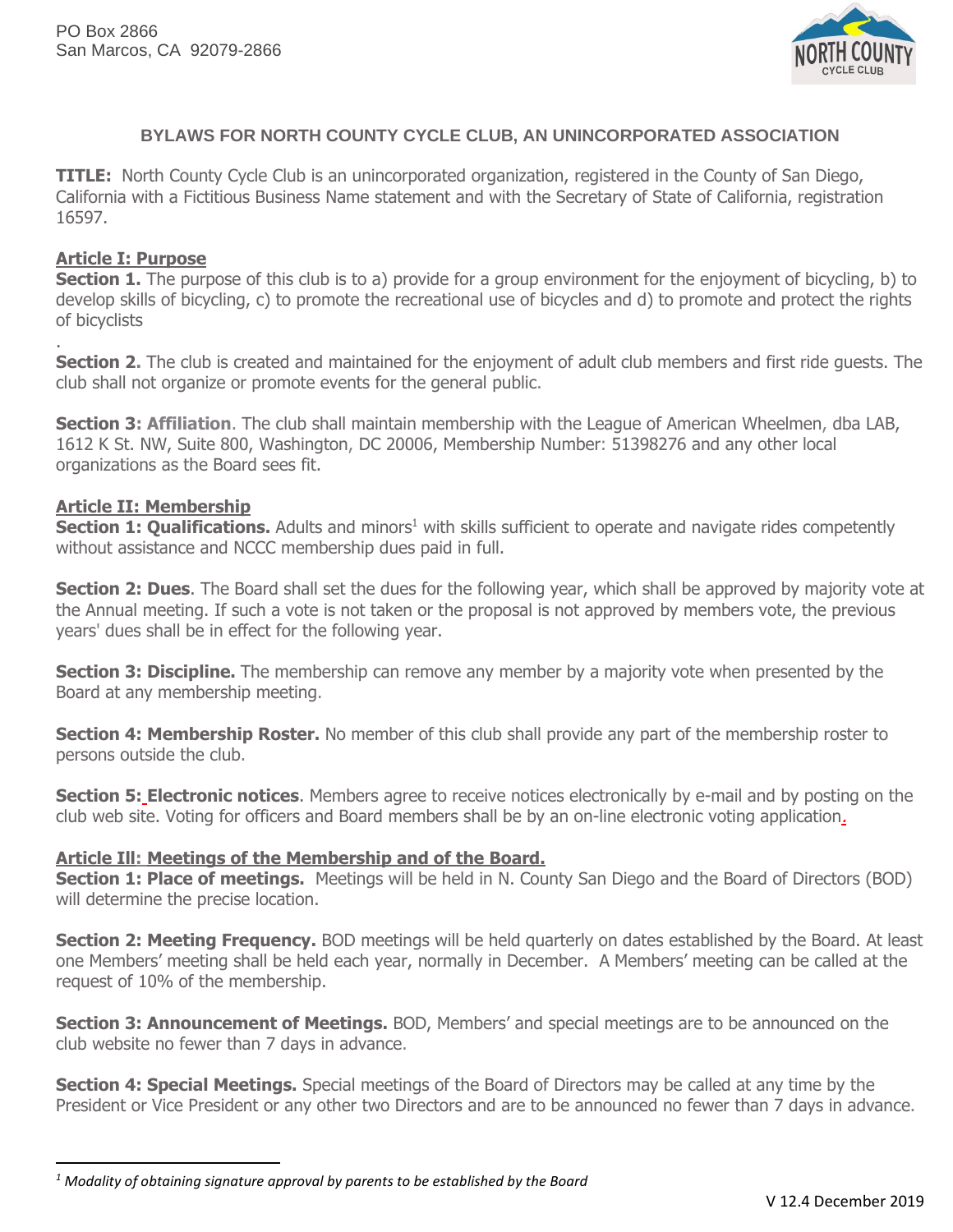

**Section 5. Attendance and Voting.** All meetings are open to all club members, except where disciplinary and legal issues are discussed and which shall be taken in private session, and all members are entitled to speak at all meetings subject to Rules of Order. Only Board members may vote at Board meetings.

The Board may conduct discussions of club business by electronic means at any time between regular meetings. Where an issue requires a vote of the Board, the vote shall be unanimous which failing a special Board meeting shall be called as provided in Article III, Section 2. The Secretary shall maintain copies of all electronic decisions taken and these shall be recorded in the Minutes of the next quarterly meeting.

**Section 6: Quorum.** At least ten percent of the members of the club constitute a quorum at Members' meetings. A majority of the Board shall comprise a quorum at Board meetings.

## **Article IV: Membership and Voting Rights**

Section 1: Manner of action. A majority of a quorum of members at a Members' meeting or a majority of a quorum of the Board at a board meeting voting in the affirmative constitutes a lawful action of the club.

**Section 2: Proxies.** Proxies are permitted only at the annual Member's meeting.

**Section 3:** Each club member is entitled to one vote.

**Section 4: Waiver of notice**. Members who attend a meeting waive notice unless the member wants to raise a concern about how the meeting was called. If the member's concern is validated, the meeting is cancelled and no action can be taken.

**Section 5: Document copies.** Any member in good standing may receive a copy of the Bylaws and the Budget. Request should be made to any Board Director. In addition, the ByLaws shall be posted on the club web site.

### **Article V: Directors**

### **Section 1: Board composition.**

The Board of Directors comprises at least five and not more than nine elected, for a term of two years. From January 2022 onwards, three Directors shall be elected in even numbered years and at least two and up to six in odd numbered years. The 2021 election will be held according to rules laid down in the Directors and Officers Election: Selection, Term, Procedures and Responsibilities document as may be amended from time to time and approved by the Board. Directors take office at the first Board meeting following the election.

The Officers are President, Vice President, Secretary and Treasurer. At the first Board meeting following the election of Directors, the Board shall select from their number the Officers.

The remaining Directors are Members At Large and are Activity Coordinators. They may direct activities such as Membership, Website Management, Social, Clothing, Sponsorship, Newsletter, Editor and Parliamentarian. Directors are not limited to one activity and can assume any activity unless expressly denied by the Board by vote.

**Section 2: Board of Directors Selection and Term.** Nominations, voting, and term limits for the Board of Directors is governed by the Board of Directors Selection, Term, Procedures and Responsibilities Policy, which is reviewed annually.

**Section 3: Powers of the Board.** The Board of Directors is authorized to take actions, subject to membership oversight, that they feel are in the best interests of the club.

The Board will maintain in the Club document library a set of standard club rules and procedures affecting members' activities as members of the club and election procedures definitions. The Board is authorized to establish, approve, amend and enforce these rules under their responsibility for overall management of the Club.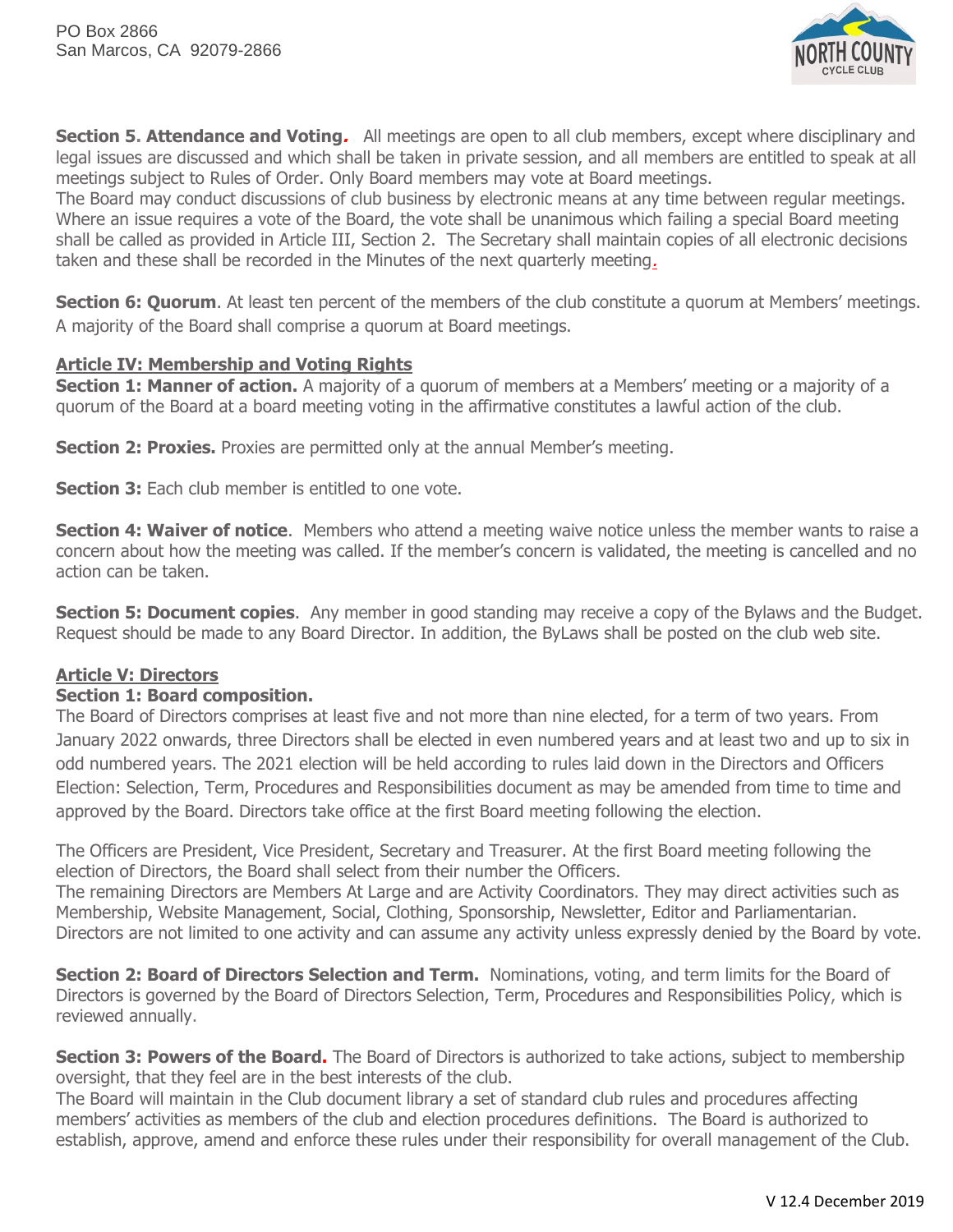

Club rules will be reviewed for change or confirmation once during each calendar year at the second regular meeting of the Board.

**Section 4: Vacancies**. The Board can fill any vacancy up until 60 days prior to election of Directors or fill an Officer position at any time by vote of the Board. No director may resign when the club would then be left without a duly elected director in charge of its affairs.

**Section 5: Removal of Directors.** A Board Officer may be removed from office by a vote of the majority of the Board. A Board member may be removed from the Board by a vote of the membership as specified in Article IV, Section 1.

**Section 6: Compensation**. No Director can be paid. They can be reimbursed for expenses involved in operating the club.

**Section 7: Succession**. In absence or disability of the President the office of President shall be filled in the following order: Vice President; Treasurer; Secretary.

## **Article VI: Fiscal Year.**

The Fiscal Year shall be January 1 through December 31.

### **Article VII: Amendments.**

Changes to the Bylaws shall be approved and/or amended by a vote of the Board and subsequently of the membership as specified in Article IV, Section 1.

### **Article VIII: Records and reports.**

The Directors shall keep records of all meetings, decisions, minutes, contracts and receipts to be used to prepare an annual report for the membership at the annual meeting.

### **Article IX: Insurance.**

The President shall authorize purchase of Participant Accident Insurance and General Liability Insurance each year. The policy should include availability of additional property damage coverage which is specific to a club event for members and guests. These insurance benefits shall be equal to or greater than that offered by American Specialty Insurance and Risk Services, Inc.

### **Article X: Club Activities**

**Section 1: Social Events.** Events may be organized and scheduled at any time but are normally the July 4 picnic and the Holiday/annual membership party in December.

**Section 2: Rides.** Organized rides are scheduled and posted on the club web site by the club ride groups. These rides have recognized ride leaders and ride route information is provided. Rides which are not posted and lead by a club recognized ride leader are not considered club rides and are not covered by club insurance**.** 

**Section 3: Ride Leaders.** The Board shall approve the nomination and appointment of ride leaders. Leaders are chosen for their riding experience, training and leadership skills. Their choice of ride routes, timing, weather and ride features are based on these factors. Due to their extensive skills, ride leader decisions should be given top priority. Club riders are expected to follow the posted ride directions and heed the ride leader's choice should he make alterations or deviations from ride schedule or ride features that he may deem necessary.

**Section 4: Guest Riders.** All guest riders on their first ride must sign a Liability Waiver which is to be enforced by each ride leader. They are to be instructed to apply for membership at that time if they intend to ride again.